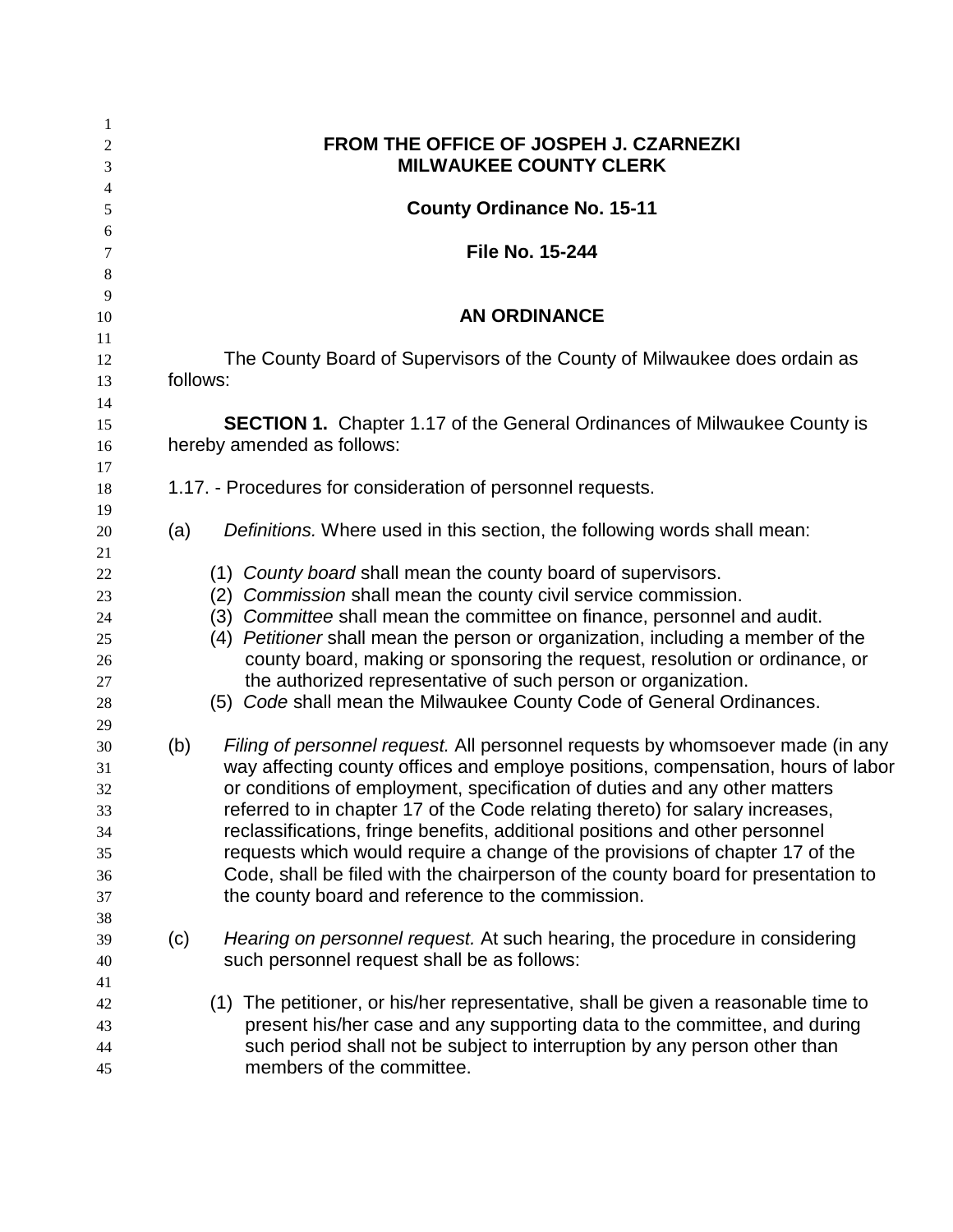| 46 |     | (2) When the petitioner has concluded his/her argument, the commission shall        |
|----|-----|-------------------------------------------------------------------------------------|
| 47 |     | present its report and recommendation to the committee.                             |
| 48 |     | (3) After the commission has concluded its presentation, the petitioner shall have  |
| 49 |     | a reasonable opportunity to comment upon the commission's                           |
| 50 |     | recommendations and, while so doing, shall not be subject to interruption by        |
| 51 |     | any person other than members of the committee or representatives of the            |
| 52 |     | commission.                                                                         |
| 53 |     | (4) After the procedures specified in said subsections (1), (2) and (3) have been   |
| 54 |     | concluded, the committee shall hear any person desiring to speak on the             |
| 55 |     | request.                                                                            |
| 56 |     | (4a) Where circumstances require, the co-chairperson(s) of the committee shall      |
| 57 |     | have the right to vary the order of the procedure outlined in subsections (c)(1),   |
| 58 |     | $(2)$ , $(3)$ and $(4)$ .                                                           |
| 59 |     | (5) Thereafter the committee, in public session, shall consider and make such       |
| 60 |     | recommendations as it sees fit pertaining to said request. If the committee's       |
| 61 |     | recommendation is to deny the request, the recommendation shall be in the           |
| 62 |     | form of a resolution so indicating. If the committee's recommendation grants        |
| 63 |     | such request in whole or in part, such recommendation shall be evidenced by         |
| 64 |     | a resolution or ordinance, as the case requires. The effective date of such         |
| 65 |     | resolution or ordinance shall be stated therein.                                    |
| 66 |     | (6) In the event that the committee requires more time than originally scheduled to |
| 67 |     | determine its position with respect to such request, it may recess such hearing     |
| 68 |     | from time to time as may be determined by it, and on said recessed day              |
| 69 |     | reconvene and resume its consideration.                                             |
| 70 | (7) | The committee shall submit a report and recommendation on each such                 |
| 71 |     | request to the county board, at the next meeting of the county board, following     |
| 72 |     | determination of the committee's recommendation.                                    |
| 73 |     | (8) Compliance with the procedure outlined in subsections (1) to (7) inclusive, of  |
| 74 |     | this subsection, is intended to be in compliance with the requirements of s.        |
| 75 |     | 111.70(2), Wis. Stats.                                                              |